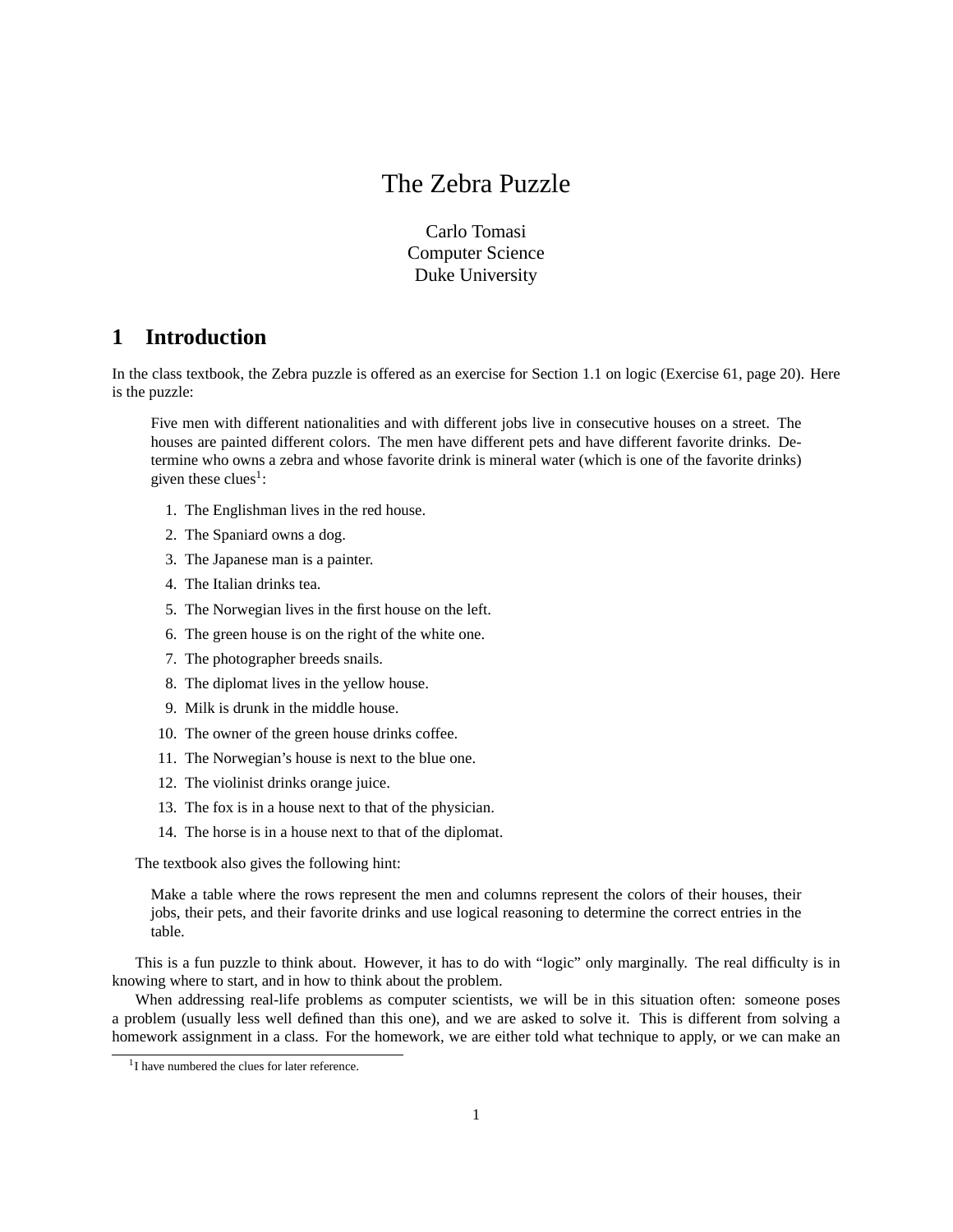educated guess by picking a solution method from the part of the textbook that the problem refers to. In real life, all we have is the problem itself, and whatever knowledge and experience we have accumulated over time. So how do we come up with a solution? We will use the zebra puzzle to explore some heuristics for thinking about complex problems.

#### **2 How Hard Is the Problem?**

Why is it useful to know how hard the problem is? Mostly because we want to know how many resources to throw at it: Do I just scribble a couple of lines on the back of an envelope? Do I need to write a computer program? If I do, will the program run in a reasonable amount of time?

For puzzles, understanding its complexity is usually a simple exercise of combinatorics, a set of counting techniques that we will explore in this course. The web page http://mathforum.org/library/drmath/view/55627.html suggests a solution to the zebra puzzle, and starts with the following observation:

Of course one could just enumerate the  $5^5 = 3125$  different possible answers, and scratch off all of those which didn't fit the clues, but this is the hard way.

First, this may not be as hard if done with a computer program: 3000 or so alternatives can be explored in microseconds. If the program is not too complex to write, we may be done more quickly this way. An advantage of a systematic approach like this is that we can also answer ancillary questions: is the solution unique? If not, how many other solutions are there?

Another advantage of a software solution is that if the code is simple we are more confident that our solution is correct. Going through the many steps in the "logical" solution given in the web page mentioned above is error prone, and writing a short program may be safer.

Thirdly, the solution on the web page goes through a chain of arguments of which here is a snippet (that version of the problem uses flowers instead of jobs, and Ukrainians instead of Italians):

By No.7, the geranium grower owns snails. Thus the geranium grower does not own the dog, fox, horse, or zebra, and the snail owner does not grow roses, marigolds, lilies, or gardenias. Thus the geranium owner is not the Spaniard.

We can all follow arguments of this type, given the clues. The difficulty is not in verifying whether a logical implication is valid or not. The real trouble is in coming up with a sequence of arguments that leads us to a conclusion quickly. So in a sense the given solution is not a solution unless we are also told how the solver came up with the proper sequence of arguments.

In this regard, if we can write a program that solves this puzzle, perhaps we learn how to write programs to solve other puzzles, and maybe even programs that in some sense can be said to "think."

However, the problem is harder than exploring 3000 or so alternatives. The different possible answers are not 3125, but many more. To see this, let us do what is a useful first step in all cases: let us *visualize* the problem.

Drawings always help. We could draw five little Victorian houses with windows and chimneys, paint them in five different colors, and draw a gondolier for an Italian, and so forth. Needless to say, we want something quicker. The textbook hint to use tables is good: tables organize information in a concise way, and let us view the whole situation at a glance. This is a broad view of things that is very useful to us, just as it is mostly useless to computers, which in a sense can only look at one data item at a time.

The specifics of the hint, on the other hand, are misleading. Why should we put the men on the rows, and put jobs, colors, pets, and drinks on the columns? What makes men (or their nationalities) any different, in the abstract problem, from jobs or colors? This is always a key question when you make a table: what to put on rows and columns, and should the table have two dimensions (rows, columns), or more?

Think about this for a minute. I mean it: put this document down, and actually *do* think for a while about whether the nationality of a house occupant is to be treated any differently from the job he holds, or the pet he has, for the purpose of solving the zebra puzzle.

There is really no reason for this distinction. All we have are five houses, and five "attributes" for each house: its color, the nationality, job, and favorite drink of its occupant, and the pet that lives in it. Assigning a job and an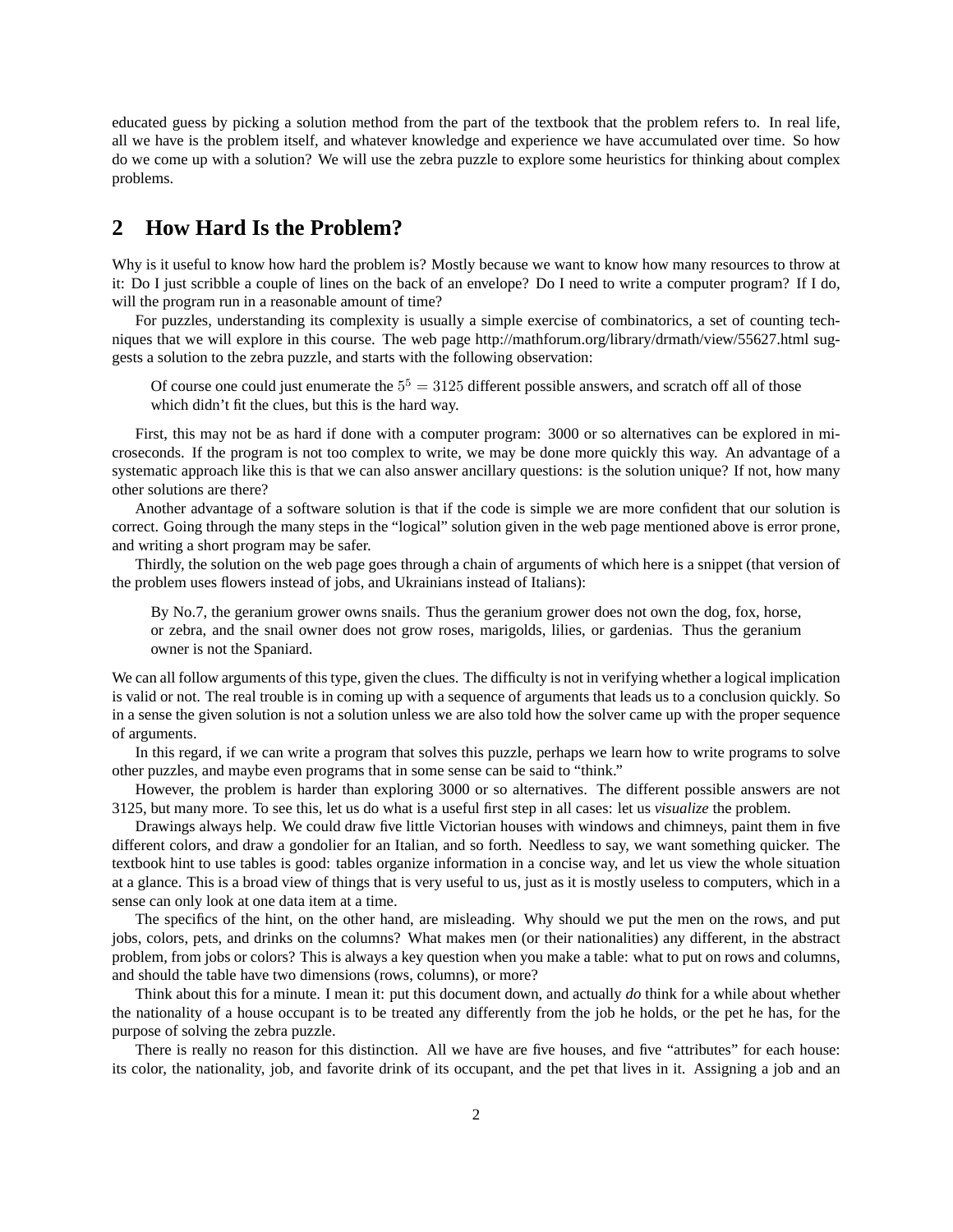occupant to a house also automatically assigns that job to that occupant. More importantly, if we were to use the table suggested in the hint, how would we use it to express the fact that *The green house is on the right of the white one* (clue 6)? The suggested table does not say where the houses are relative to each other, while clues 5, 9, 11, 13, 14 all refer to house position.

So instead we think of five columns (not rows, merely because houses are vertical), one per house, and of five attributes that we stack in each house. One possible assignment of attributes (not consistent with the clues) is captured by Table 1. This table captures also positional information, what is where and next to what, so this type of table is more likely to help.

| Color       | Blue             | Green   | Red          | White          | Yellow               |
|-------------|------------------|---------|--------------|----------------|----------------------|
| Nationality | Englishman       | Italian | Japanese     | Norwegian      | Spaniard             |
| Job         | Diplomat         | Painter | Photographer | Physician      | Violinist            |
| Pet         | log <sub>c</sub> | Fox     | Horse        | <b>S</b> nails | Zebra                |
| Drink       | Coffee           | Milk    | Orange Juice | Tea            | <b>Mineral Water</b> |
| House       |                  |         |              |                |                      |

Table 1: One possible assignment of color, nationality, job, pet, and drink to the five houses.

How many such assignments can we come up with? There are five colors, so there are five possible color assignments to house 1. For each of these, there are four remaining colors that can be assigned to house 2, for a total of  $4 \times 3$ combinations. For each of these, there are three colors left for house 3, two for house 4 and one for house 5. The total number of color assignments to houses is therefore  $5 \times 4 \times 3 \times 2 \times 1 = 5!$  (pronounced "five factorial"), that is, 120 assignments.

Suppose that we pick one of the 120 color assignments. For this assignment, we can again choose 5! assignments for the nationalities of the occupants, for a total of  $5! \times 5! = (5!)^2$  different combinations of colors and nationalities. If we repeat this reasoning for jobs, pets, and drinks, we see that the total number of possible assignments is  $(5!)^5$ , not just  $5^5$ . That is, we have 24,883,200,000 possible assignments (that's almost 25 billion).

This rules out any exhaustive solution by hand, but not necessarily by computer: With computer clocks running in the gigahertz range, a well written program could conceivably be done in seconds or minutes.

However, this counting exercise also shows that if we had a slightly modified problem with six homes and six categories of attributes (let's add favorite flowers, for instance) instead of five, then we would have  $(6!)^6$  possible assignments, which is about  $1.4 \times 10^{17}$ . Even if it took a single machine clock cycle to check the consistency of one assignment with the given clues, a 10GHz machine would take  $1.4 \times 10^{17}/10^{10} = 1.4 \times 10^7$  seconds, that is, almost 116 days (divide seconds by  $60 \times 60 \times 24$  to obtain days), to check all assignments and find one (the only one?) that is compatible with the clues.

Thus, the zebra puzzle is an example of a problem whose exhaustive solution is feasible on a single computer as given, but does not scale to any bigger problem of the same type. If we cannot come up with anything better, and if all we need to do is to solve the zebra puzzle itself, we may take this approach (and perhaps be left with an aftertaste of inelegance). If we want to gain experience with solving similar puzzles, or solve bigger ones, we need to try harder.

#### **3 Tables and Clues**

Going through the clues, we realize that some of them are more directly applicable than the others. Specifically, clues 5 and 9 let us assign the Norwegian to the first house and milk to the third. Clue 11 can also be applied right after clue 5: since the Norwegian is in the first house and he is next to a blue house, the second house is blue. After this, things become harder, as no other clue seems to be directly applicable. How do we proceed further?

We could start by drawing the compulsory assignments so far, and leave everything else blank, as in Table 2.

We could then continue adding assignments, checking for consistency with the clues as we do this. This is a natural strategy: start with what you know for sure, and grow from there. However, we would get stuck soon with this: Say that we put the Spaniard in house 2. Then we must put the dog in that house as well, because of clue 2. Then let us put the Japanese in house 3 (and the painter in house 3 because of clue 3), and the Italian in house 4 (and tea in house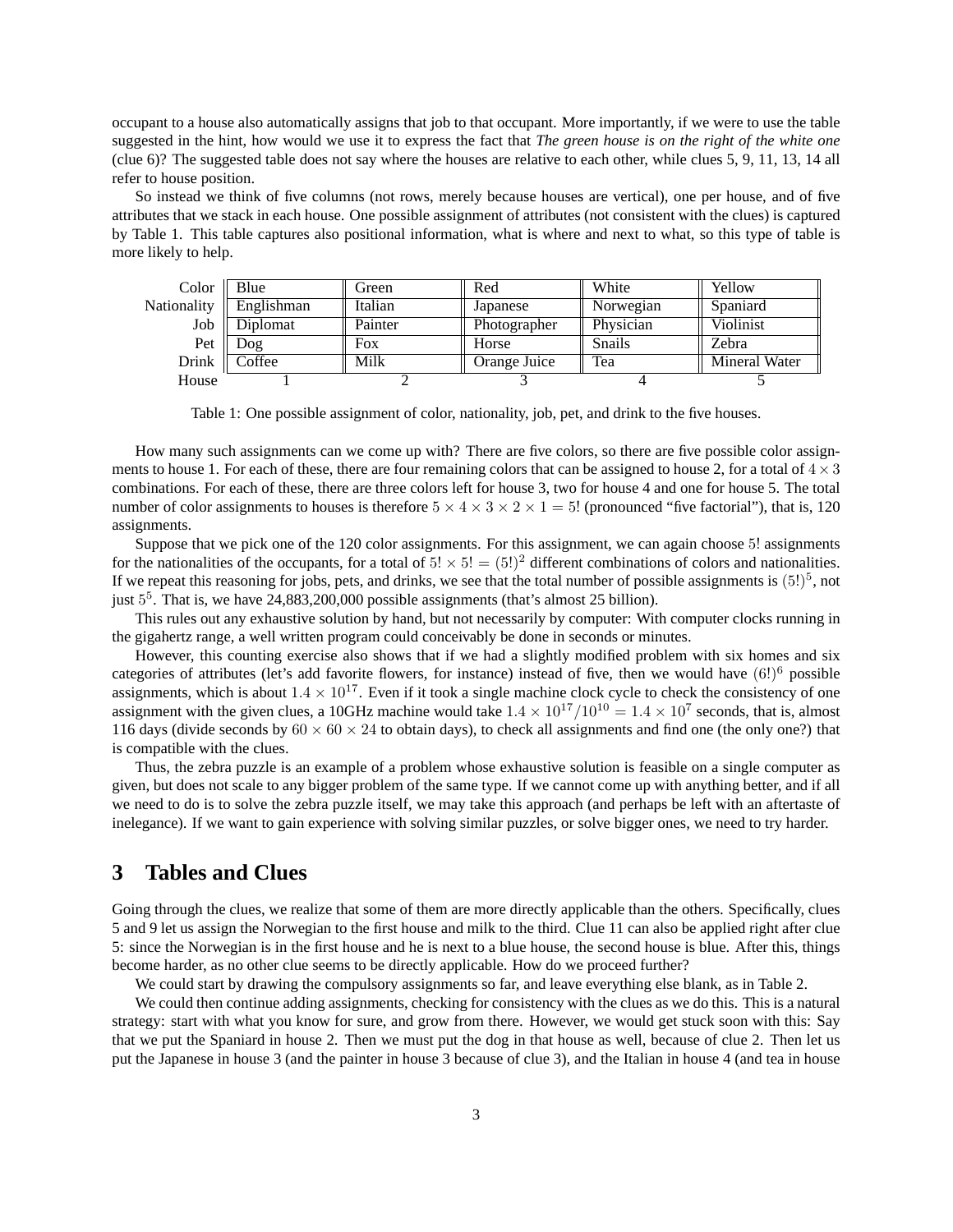

Table 2: The compulsory assignments after application of clues 5, 9, and 11.

4 because of clue 4). The Englishman can only go into house 5 (the only house without an occupant), which then is painted red (clue 1). The situation is now as in Table 3.



Table 3: Situation after a small number of tentative assignments.

Which house can we paint green? Since the occupant of the green house drinks coffee (clue 10), houses 3 and 4 are out of the question (their owners drink milk and tea). Houses 2 and 5 are already painted (blue and red, respectively), so the only house left is house 1. However, clue 6 says that the green house is on the right of the white one, so house 1 cannot be green, because there is no other house on its left to be painted white. We have made three assignments (Spaniard, Japanese, Italian to houses 2, 3, 4) and drawn the consequences implied by the clues, and we have literally painted ourselves into a corner. At least one of our three assignments was wrong, and we need to retract it, but which one?

We have added assignments without *prima facie* violating any clues, and we realize that something is wrong only after we have made several assignments. However, the source of our problem is not the weakness of the clues *per se*, but rather that we are not using the clues to their fullest power.

Consider for instance starting from scratch and using clues 5 and 11. The situation after this is as in Table 4. Clue

| Color       |           | Blue |  |  |
|-------------|-----------|------|--|--|
| Nationality | Norwegian |      |  |  |
| Job         |           |      |  |  |
| Pet         |           |      |  |  |
| Drink       |           |      |  |  |
| House       |           |      |  |  |

Table 4: Situation after starting anew with the direct clues 5 and 11.

1 then states that the Englishman lives in a red house, so he cannot possibly live in house 2, which is blue. Since we can only add assignments to our table, we have no way to express this fact: We can only say where attributes are, not where they are *not*. We have information (the Englishman is not in house 2) that we cannot express in our table, so we are effectively not using it when making decisions about subsequent assignments.

To correct this situation, we could add a note "not Englishman" in the nationality box for house 2. This is OK, but is visually awkward: we cannot just scan the table quickly, because for each entry we need to check whether it has the "not" word in it: "Englishman" is very different from "not Englishman," and yet these two strings differ only little. This is not a problem for a computer, but it is for a human using visual thinking.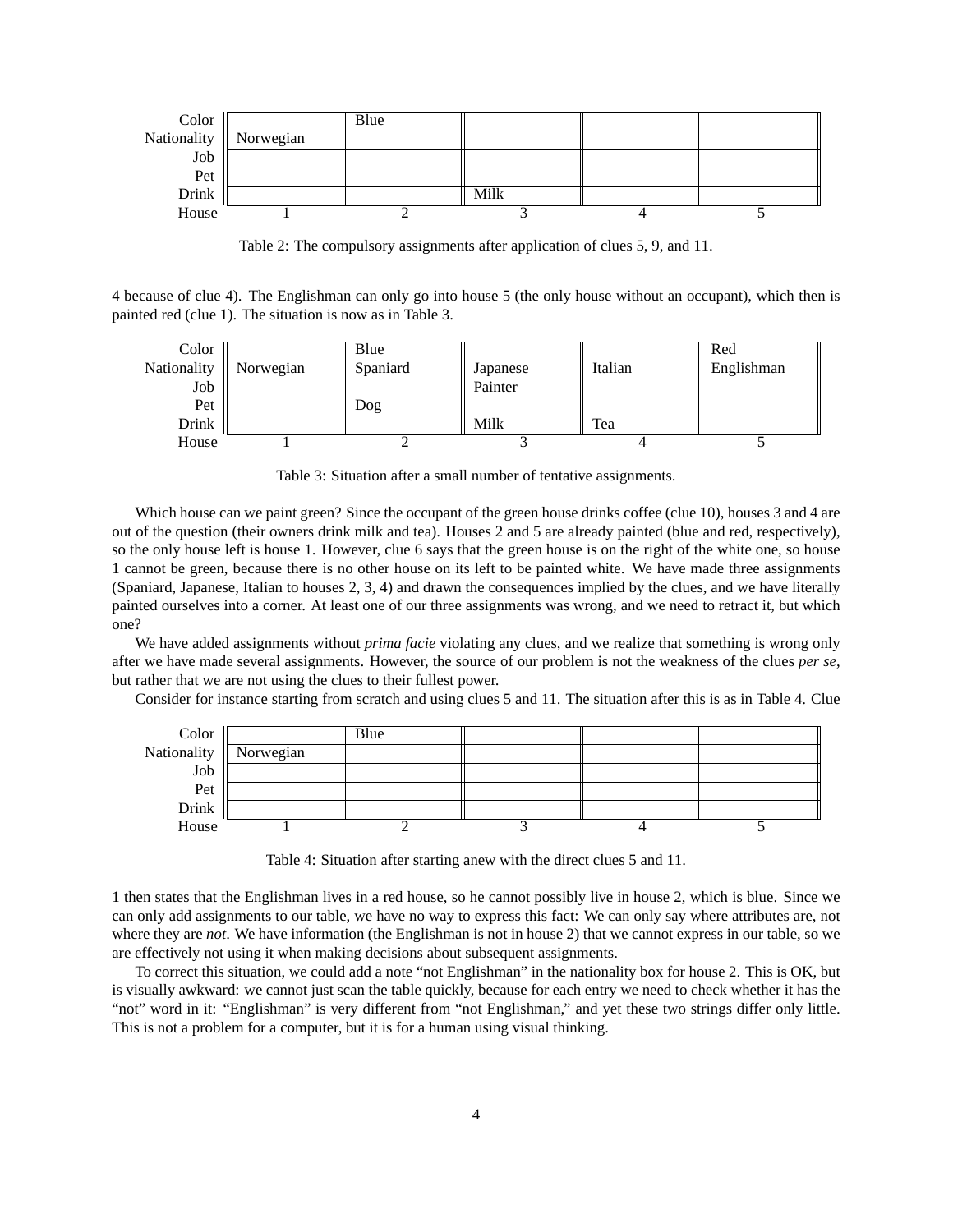#### **4 A Shrinking Table**

A visually more effective table starts completely full, rather than completely empty: we first list all the assignments that are possible given the clues that we have considered so far, as shown in Table 5. We then remove assignments that are inconsistent with the clues, until we are left with a (perhaps unique) assignment for all attributes and all houses.

| Color       | Blue                 | Blue          | Blue                 | Blue                 | Blue                 |
|-------------|----------------------|---------------|----------------------|----------------------|----------------------|
|             | Green                | Green         | Green                | Green                | Green                |
|             | Red                  | Red           | Red                  | Red                  | Red                  |
|             | White                | White         | White                | White                | White                |
|             | Yellow               | Yellow        | Yellow               | Yellow               | Yellow               |
| Nationality | Englishman           | Englishman    | Englishman           | Englishman           | Englishman           |
|             | Italian              | Italian       | Italian              | Italian              | Italian              |
|             | Japanese             | Japanese      | Japanese             | Japanese             | Japanese             |
|             | Norwegian            | Norwegian     | Norwegian            | Norwegian            | Norwegian            |
|             | Spaniard             | Spaniard      | Spaniard             | Spaniard             | Spaniard             |
| Job         | Diplomat             | Englishman    | Englishman           | Englishman           | Englishman           |
|             | Painter              | Italian       | Italian              | Italian              | Italian              |
|             | Photographer         | Japanese      | Japanese             | Japanese             | Japanese             |
|             | Physician            | Norwegian     | Norwegian            | Norwegian            | Norwegian            |
|             | Violinist            | Spaniard      | Spaniard             | Spaniard             | Spaniard             |
| Pet         | Dog                  | Dog           | Dog                  | Dog                  | Dog                  |
|             | <b>Fox</b>           | <b>Fox</b>    | <b>Fox</b>           | <b>Fox</b>           | <b>Fox</b>           |
|             | Horse                | Horse         | Horse                | Horse                | Horse                |
|             | <b>Snails</b>        | <b>Snails</b> | Snails               | Snails               | Snails               |
|             | Zebra                | Zebra         | Zebra                | Zebra                | Zebra                |
| Drink       | Coffee               | Coffee        | Coffee               | Coffee               | Coffee               |
|             | Milk                 | Milk          | Milk                 | Milk                 | Milk                 |
|             | Orange Juice         | Orange Juice  | Orange Juice         | Orange Juice         | Orange Juice         |
|             | Tea                  | Tea           | Tea                  | Tea                  | Tea                  |
|             | <b>Mineral Water</b> | Mineral Water | <b>Mineral Water</b> | <b>Mineral Water</b> | <b>Mineral Water</b> |
| House       |                      |               |                      |                      |                      |

Table 5: A "shrinking table" initially specifies every possible choice for each assignment.

A definite assignment of a value to an attribute for a particular house (for instance, the Norwegian is in house 1) is then implemented by the following actions:

- Eliminate all other values from the list of attributes for this house (this says "this house has this value for this attribute, and no other").
- Eliminate this value from the lists for the same attribute of other houses (this says "this value cannot be used for any other house").

Doing this for the compulsory assignments implied by clues 5, 9, and 11 results into Table 6.

The first advantage of the new formulation with shrinking tables is that clue 6, *the green house is on the right of the white one*, can be at least partially used early on. A consequence of this rule is the negative statement that house 1 cannot be green, and this can be enforced by removing the attribute "green" from the color cell of house 1.

# **5 A Little Software Helps**

To see what other clues can be used early on, we group all clues into three categories:

• Clues 5, 9, 11 are *direct*, in that they explicitly assign attribute values to houses.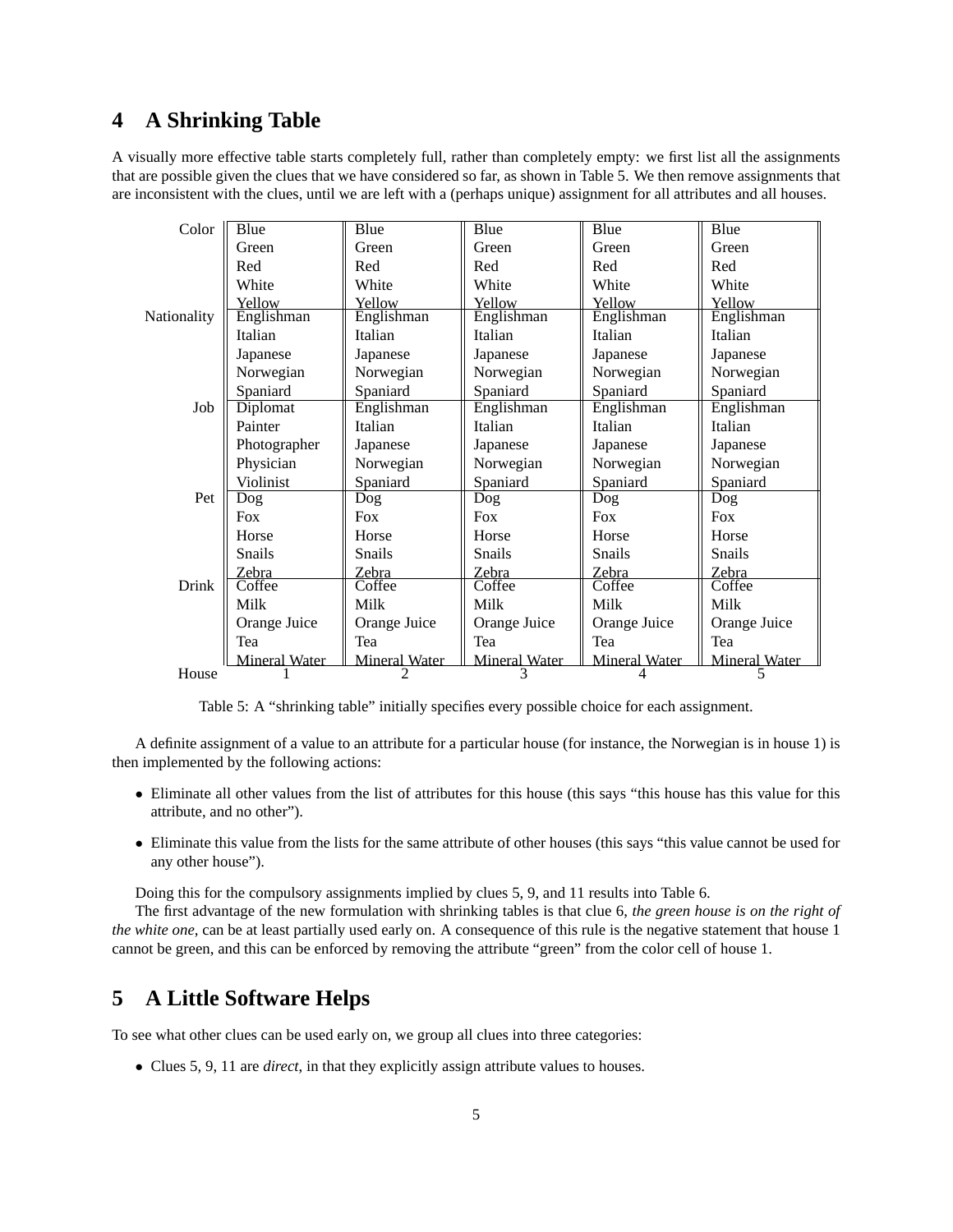| Color       |                      | Blue                 |               |                      |                      |
|-------------|----------------------|----------------------|---------------|----------------------|----------------------|
|             | Green                |                      | Green         | Green                | Green                |
|             | Red                  |                      | Red           | Red                  | Red                  |
|             | White                |                      | White         | White                | White                |
|             | Yellow               |                      | Yellow        | Yellow               | Yellow               |
| Nationality |                      | Englishman           | Englishman    | Englishman           | Englishman           |
|             |                      | Italian              | Italian       | Italian              | Italian              |
|             |                      | Japanese             | Japanese      | Japanese             | Japanese             |
|             | Norwegian            |                      |               |                      |                      |
|             |                      | Spaniard             | Spaniard      | Spaniard             | Spaniard             |
| Job         | Diplomat             | Englishman           | Englishman    | Englishman           | Englishman           |
|             | Painter              | Italian              | Italian       | Italian              | Italian              |
|             | Photographer         | Japanese             | Japanese      | Japanese             | Japanese             |
|             | Physician            | Norwegian            | Norwegian     | Norwegian            | Norwegian            |
|             | Violinist            | Spaniard             | Spaniard      | Spaniard             | Spaniard             |
| Pet         | Dog                  | Dog                  | Dog           | Dog                  | Dog                  |
|             | <b>Fox</b>           | <b>Fox</b>           | Fox           | <b>Fox</b>           | <b>Fox</b>           |
|             | Horse                | Horse                | Horse         | Horse                | Horse                |
|             | <b>Snails</b>        | <b>Snails</b>        | <b>Snails</b> | <b>Snails</b>        | <b>Snails</b>        |
|             | Zebra                | Zebra                | Zebra         | Zebra                | Zebra                |
| Drink       | Coffee               | Coffee               |               | Coffee               | Coffee               |
|             |                      |                      | Milk          |                      |                      |
|             | Orange Juice         | Orange Juice         |               | Orange Juice         | Orange Juice         |
|             | Tea                  | Tea                  |               | Tea                  | Tea                  |
|             | <b>Mineral Water</b> | <b>Mineral Water</b> |               | <b>Mineral Water</b> | <b>Mineral Water</b> |
| House       |                      |                      | 3             |                      | 5                    |

Table 6: The shrinking table after specifying the compulsory assignments implied by clues 5, 9, and 11. Norwegian, Blue, and Milk appear alone in their cells and in their rows.

- Clues 1, 2, 3, 4, 7, 8, 10, 12 are *pair* clues, in that they all specify pairs of assignments to attributes: attribute 1 for some house has value 1 if and only if attribute 2 for some house has value 2.
- We call the remaining clues *neighborhood clues* because they involve relationships between values for attributes in different houses.

Strictly speaking, clue 11, *the Norwegian's house is next to the blue one*, is a neighborhood clue. However, it is only one step away from being direct, in that it can be applied immediately after clue 5, so for our purposes it is as good as a direct clue.

Neighborhood clues are very weak. For instance, clue 13, *the fox is in a house next to that of the physician*, only rules out combinations of assignments where there is no fox anywhere in a house unless there is a physician in a neighboring house. Since both physicians and foxes can be anywhere initially, this rule does very little in the first steps of the game. Because of analogous considerations, we use neighborhood rule 6 partially as discussed above, but we ignore the other neighborhood rules until later.

Pair clues, on the other hand, are more immediately effective. Here is where logic can help. For any given house, a pair rule can be written in the following way:

 $attribute_1 = value_1 \leftrightarrow attribute_2 = value_2$ 

(the double arrow reads "if and only if""). This can be broken down into two separate statements:

 $attribute_1 = value_1 \rightarrow attribute_2 = value_2$  $attribute_2 = value_2 \rightarrow attribute_1 = value_1$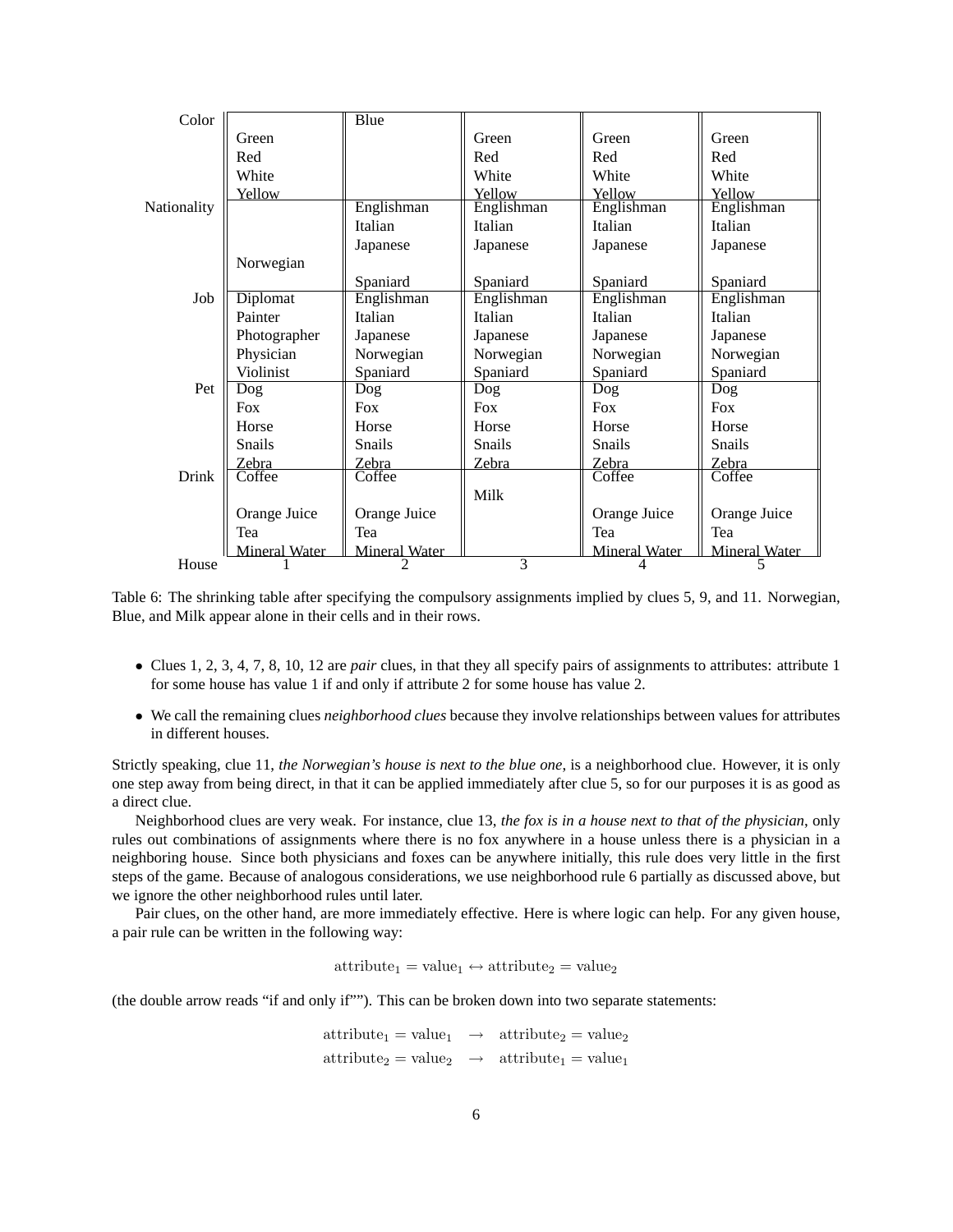(the single arrow reads "implies that") and also translated into two logically equivalent, *contrapositive* statements:

 $\mathrm{attribute_2} \neq \mathrm{value_2} \ \ \, \rightarrow \ \ \, \mathrm{attribute_1} \neq \mathrm{value_1}$  $attribute_1 \neq value_1 \rightarrow attribute_2 \neq value_2$ .

For concreteness, consider clue 1, *the Englishman lives in the red house*. The last four statements then become:

- If the Englishman is in a particular house, then that house is red.
- If a particular house is red, then the Englishman lives in that house.
- If a particular house is not red, then the Englishman cannot live in that house.
- If the Englishman is not in a particular house, then that house cannot be red.

We can therefore enforce this clue by examining each house in turn and act as follows:

- If the only nationality left for a house is "Englishman," then we remove all colors other than "red" for that house.
- If the only color left for a house is "red", then we remove all nationalities other than "Englishman" for that house.
- If a house no longer has "red" as a possible color, then we also remove "Englishman" as a possible nationality, if present, from that house.
- If a house no longer has "Englishman" as a possible nationality, then we also remove "red" as a possible color, if present, from that house.

Thus, the pair clues have only effect on attributes that have a single value, or attributes that miss a value mentioned in the clue. If a clue has no effect on a particular attribute for a particular house at a certain point in the elimination procedure, it may become relevant later on, when more values have been erased from that attribute and house. What this means is that *the pair clues need to be checked for new effects every time some values are erased from the table.*

Pragmatically, this has a very important implication: Whenever something fairly lengthy needs to be done repeatedly, it is worth considering writing a small piece of software to do it for you. Computers are great at repetition, while distractions and boredom often lead us to making mistakes.

This is exactly what I did to solve this problem. I wrote a routine that takes a table, applies all applicable pair constraints to it, and returns (and displays) the resulting table.

## **6 Judicious Trial and Error**

Let us go back to the zebra puzzle. Using the direct clues 5, 9, 11, the neighborhood clue 6 as discussed earlier, and all the pair clues as above, results into Table 7.

After perusing Table 7 for a while, you will have to conclude that no single clue allows removing more assignments. Just as earlier, in such a case, we try a tentative assignment and see if it leads to completion, or to an impossible state of affairs (a contradiction). Since a large part of the implications of a tentative assignment are checked by software, it is easy to try different alternatives: If you save a copy of the table before making a tentative assignment, you can undo the assignment by reverting to the saved copy, should the attempt turn out to be a dead end.

The most fruitful question to ask at this stage is, which house is painted green? This is because Table 7 shows that only two houses can be green, house 4 and house 5. If we hypothesize that house 4 is green and this eventually proves to be a good choice, we are done. If on the other hand this choice turns out to lead to a contradiction, there is only one alternative (the green house is house 5), so we need to backtrack at most once.

Note that logic *per se* is not concerned with how much work we end up doing: we could equally correctly hypothesize that the fox is in house 1, and then consider the consequences of this choice, backtracking if needed. However, the fox could be in any house, so this hypothesis would be just one of five alternatives, and we would need to backtrack more often. The question is not whether we backtrack once or four times. Either way, each of our choices will in turn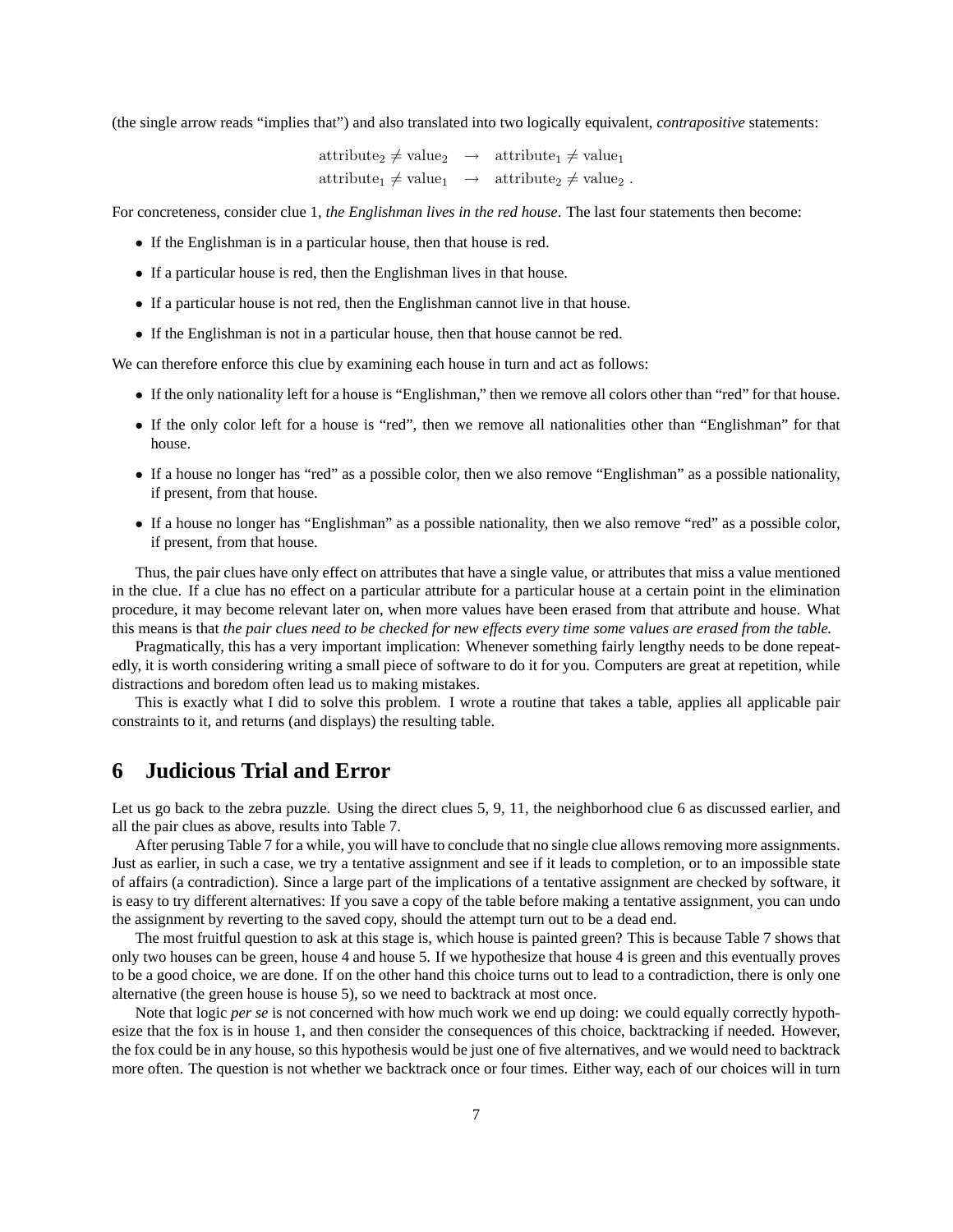| Color       |                      | Blue                 |                   |                      |                      |
|-------------|----------------------|----------------------|-------------------|----------------------|----------------------|
|             |                      |                      |                   | Green                | Green                |
|             |                      |                      | Red               | Red                  | Red                  |
|             | White                |                      | White             | White                | White                |
|             | Yellow               |                      | Yellow            | Yellow               | Yellow               |
| Nationality |                      |                      | Englishman        | Englishman           | Englishman           |
|             |                      | Italian              |                   | Italian              | Italian              |
|             |                      | Japanese             | Japanese          | Japanese             | Japanese             |
|             | Norwegian            |                      |                   |                      |                      |
|             |                      | Spaniard             | Spaniard          | Spaniard             | Spaniard             |
| Job         | Diplomat             |                      | Diplomat          | Diplomat             | Diplomat             |
|             |                      | Painter              | Painter           | Painter              | Painter              |
|             | Photographer         | Photographer         | Photographer      | Photographer         | Photographer         |
|             | Physician            | Physician            | Physician         | Physician            | Physician            |
|             | Violinist            | Violinist            |                   | Violinist            | Violinist            |
| Pet         |                      | Dog                  | $\overline{D}$ og | Dog                  | D <sub>og</sub>      |
|             | <b>Fox</b>           | <b>Fox</b>           | <b>Fox</b>        | <b>Fox</b>           | <b>Fox</b>           |
|             | Horse                | Horse                | Horse             | Horse                | Horse                |
|             | <b>S</b> nails       | <b>Snails</b>        | <b>Snails</b>     | Snails               | <b>Snails</b>        |
|             | Zebra                | Zebra                | Zebra             | Zebra                | Zebra                |
| Drink       | Coffee               |                      |                   | Coffee               | Coffee               |
|             |                      |                      | Milk              |                      |                      |
|             | Orange Juice         | Orange Juice         |                   | Orange Juice         | Orange Juice         |
|             |                      | Tea                  |                   | Tea                  | Tea                  |
|             | <b>Mineral Water</b> | <b>Mineral Water</b> |                   | <b>Mineral Water</b> | <b>Mineral Water</b> |
| House       |                      |                      | 3                 |                      |                      |

Table 7: Situation after enforcing all direct clues, clue 6, and all pair clues.

lead to situations where more choices are required, and the number of times we need to backtrack grows very rapidly if we do not make our choices wisely.

If we paint house 4 green, then clue 6 forces us to paint house 3 white. If we run again the routine that checks all pair clues, we arrive at Table 8.

Note that now yellow is forced for house 1, and this in turn requires house 5 to be the red house with the Englishman. But then the Italian must be in house 2, because the other possibility for him (house 5) is gone. Enforcing pair clues once more leads the Englishman to drink orange juice and since clue 14 requires the horse to be next to the diplomat, the horse must be in house 2. This entire chain of conclusions is forced, under the assumption that house 4 is green, and Table 9 summarizes the resulting situation.

We now need to make another tentative assignment to proceed. Again, economy compels us to make a hypothesis of where the Spaniard lives, because only two alternatives (house 3 and house 4) are possible. Equivalently, we could have worked with the painter's house (3 or 4).

Interestingly, either choice for the Spaniard's house (3 or 4) would leave either the photographer or the painter homeless after the routine check for pair clues is run: If the Spaniard is in house 3, so is his dog (clue 2), so the snails (and the photographer, clue 7) must be in house 4 (because they cannot be in house 3, the only other possibility for them). However, the Japanese painter (clue 3) also has only house 4 to go to which leaves the photographer and the painter (both of whom could have lived only in houses 3 or 4) to compete for a single home. A similar chain of inferences would ensue if the Spaniard were placed in house 4 instead of house 3.

A homeless photographer or painter is not possible. This conclusion therefore invalidates our initial assumption that house 4 is green, and the only remaining alternative must be true: house 5 is green. In logic, we would say that we have proven the theorem "House 4 is green" by contradiction: assume the contrary and derive a contradiction from this assumption (a homeless photographer or painter contradicts the fact that all men have distinct jobs and live in some house).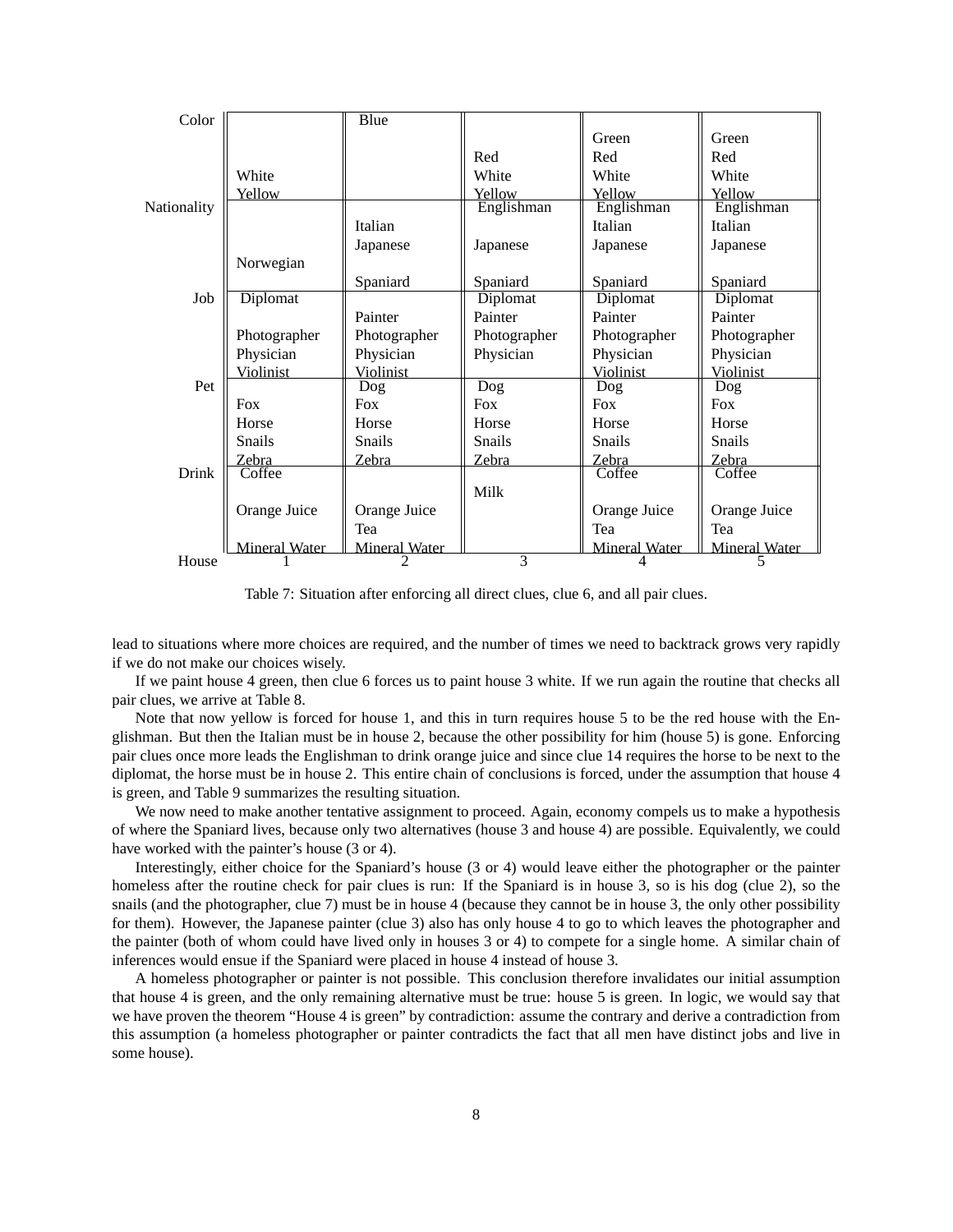| Color       |                      | Blue                 |               |                   |                      |
|-------------|----------------------|----------------------|---------------|-------------------|----------------------|
|             |                      |                      |               | Green             |                      |
|             |                      |                      |               |                   | Red                  |
|             |                      |                      | White         |                   |                      |
|             | Yellow               |                      |               |                   | Yellow               |
| Nationality |                      |                      |               |                   | Englishman           |
|             |                      | Italian              |               |                   | Italian              |
|             |                      | Japanese             | Japanese      | Japanese          | Japanese             |
|             | Norwegian            |                      |               |                   |                      |
|             |                      | Spaniard             | Spaniard      | Spaniard          | Spaniard             |
| Job         | <b>Diplomat</b>      |                      |               |                   | Diplomat             |
|             |                      | Painter              | Painter       | Painter           | Painter              |
|             |                      | Photographer         | Photographer  | Photographer      | Photographer         |
|             |                      | Physician            | Physician     | Physician         | Physician            |
|             |                      | Violinist            |               |                   | Violinist            |
| Pet         |                      | Dog                  | Dog           | $\overline{D}$ og | $\overline{Dog}$     |
|             | <b>Fox</b>           | <b>Fox</b>           | <b>Fox</b>    | <b>Fox</b>        | <b>Fox</b>           |
|             | Horse                | Horse                | Horse         | Horse             | Horse                |
|             |                      | <b>Snails</b>        | <b>Snails</b> | Snails            | <b>Snails</b>        |
|             | Zebra                | Zebra                | Zebra         | Zebra             | Zebra                |
| Drink       |                      |                      |               | Coffee            |                      |
|             |                      |                      | Milk          |                   |                      |
|             |                      | Orange Juice         |               |                   | Orange Juice         |
|             |                      | Tea                  |               |                   | Tea                  |
|             | <b>Mineral Water</b> | <b>Mineral Water</b> |               |                   | <b>Mineral Water</b> |
| House       |                      |                      | 3             | $\overline{4}$    |                      |

Table 8: Situation after assuming that house 4 is green, and therefore (clue 6) house 3 is white.

We can now revert to Table 7 (which our software dutifully saved for us), which was valid before we made the assumption that house 4 is green. After painting house 5 green (which we now know is certainly the case), we are led through a chain of forced inferences, assuming that every time we make a new inference we also run the automatic pair-clue check: House 4 must be white (clue 6), the Englishman must live in house 4, which is now red (clue 1), and since the horse is next to the diplomat (clue 14) it must be in house 2. Finally, pair-clue enforcement makes mineral water the only drink for the Norwegian in house 1, and we obtain Table 10.

Again, we have multiple alternatives, but we now know what to do. Let us assume that the Spaniard is in house 4 (only two alternatives). Then the Italian must be in house 2, he must be a physician (no other job left for him, after eliminating painter and violinist through clues 3 and 12), and since the fox is next to the physician (clue 13) it must be in house 1. This leaves the complete solution of Table 11.

#### **7 Uniqueness**

What would have happened, had we put the Spaniard into house 5 instead of 4? If the Italian then were to go to house 2 (could only go to either 2 or 4), then the Japanese painter (clue 3) would be forced to house 4, which would force the photographer to house 3. Since the Italian drinks tea (clue 4), the Japanese in house 4 would have to drink orange juice (the only beverage left after tea is removed for him). Because of clue 12, the violinist would go to house 4. This is a contradiction, because the Japanese occupant of house 4 is a painter (clue 3), not a violinist. The same contradiction would be reached by placing the Italian into house 4 instead of 2, so the Spaniard cannot go to house 5. The solution in Table 11 must therefore be unique, because no other alternatives remain.

Here is the answer to our puzzle: the Norwegian drinks mineral water, and the Japanese owns a zebra. Not only is this the only answer to the puzzle, but there is only one way in which all the assignments of all attribute values to all houses can be made, and houses cannot be switched with each other in any way.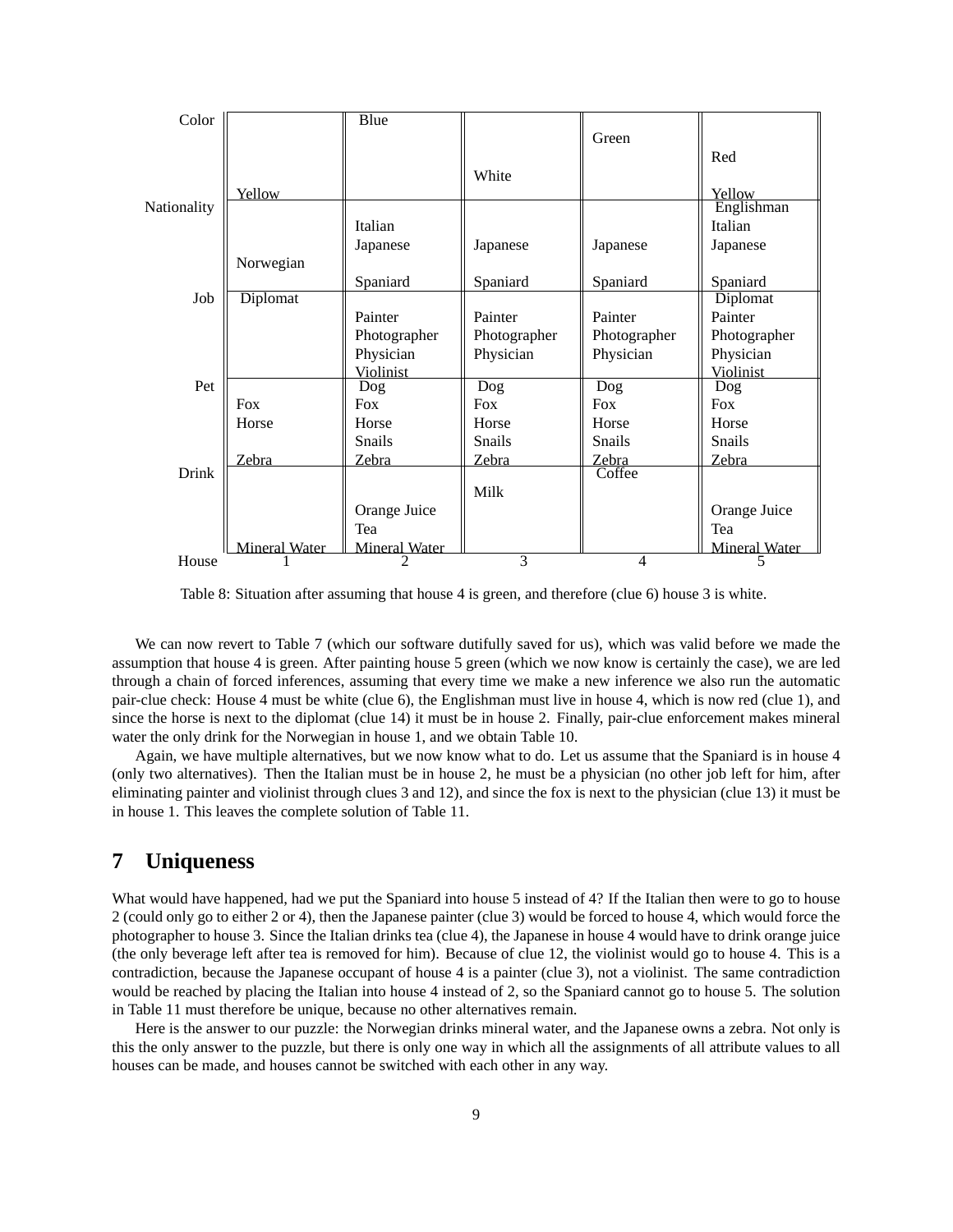| Color       |               | <b>Blue</b>    |                  |                  |              |
|-------------|---------------|----------------|------------------|------------------|--------------|
|             |               |                |                  | Green            |              |
|             |               |                |                  |                  | Red          |
|             |               |                | White            |                  |              |
| Nationality | Yellow        |                |                  |                  | Englishman   |
|             |               | Italian        |                  |                  |              |
|             |               |                | Japanese         | Japanese         |              |
|             | Norwegian     |                |                  |                  |              |
|             |               |                | Spaniard         | Spaniard         |              |
| Job         | Diplomat      |                |                  |                  |              |
|             |               |                | Painter          | Painter          |              |
|             |               |                | Photographer     | Photographer     |              |
|             |               | Physician      | Physician        | Physician        |              |
|             |               |                |                  |                  | Violinist    |
| Pet         | <b>Fox</b>    |                | $\overline{Dog}$ | $\overline{Dog}$ | <b>Fox</b>   |
|             |               | Horse          | Fox              | <b>Fox</b>       |              |
|             |               |                | Snails           | Snails           |              |
|             | Zebra         |                | Zebra            | Zebra            | Zebra        |
| Drink       |               |                |                  | Coffee           |              |
|             |               |                | Milk             |                  |              |
|             |               |                |                  |                  | Orange Juice |
|             |               | Tea            |                  |                  |              |
|             | Mineral Water |                |                  |                  |              |
| House       |               | $\overline{2}$ | $\overline{3}$   | 4                | 5            |

Table 9: Result of a chain of forced inferences starting from Table 8. From here, both hypotheses for the house (3 or 4) of the Spaniard will leave the photographer and the Japanese painter fighting for a home.

In summary, a proper choice of problem formulation (the "shrinking table") together with a few lines of code and a judicious choice of tentative assignments has given us a solution systematically, and with a proof of uniqueness. This is the same result we would have obtained by trying all 25 billion possible answers, but with much less work by both man and machine, and in a way that promises to scale quite immediately to larger problems (something we cannot say for the brute-force solution), and possibly to similar but different puzzles or even real-life problems.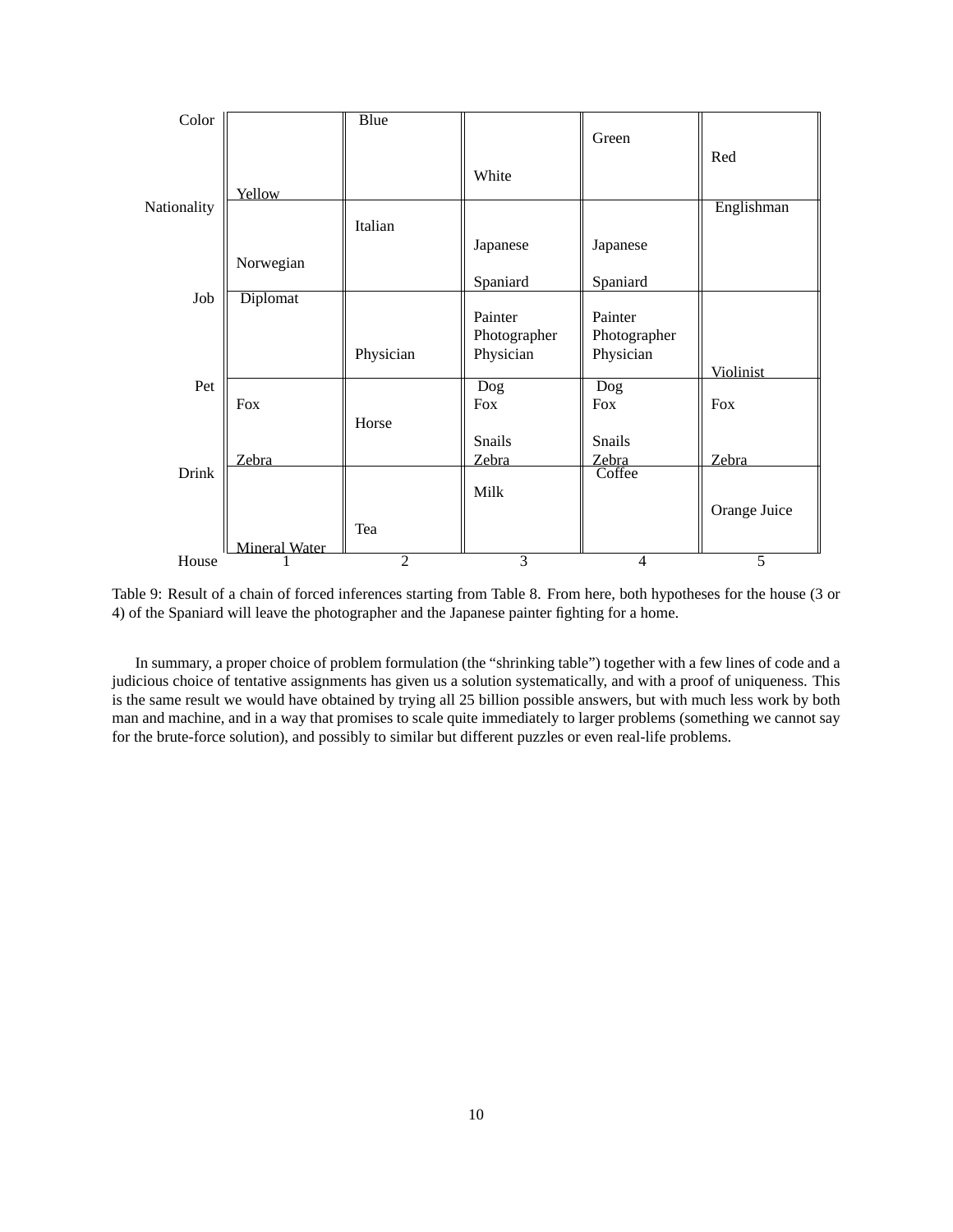| Color       |                      | <b>Blue</b>    |               |                 |                         |
|-------------|----------------------|----------------|---------------|-----------------|-------------------------|
|             |                      |                | Red           |                 | Green                   |
|             |                      |                |               | White           |                         |
|             | Yellow               |                |               |                 |                         |
| Nationality |                      |                | Englishman    |                 |                         |
|             |                      | Italian        |               | Italian         |                         |
|             |                      | Japanese       |               | Japanese        | Japanese                |
|             | Norwegian            |                |               |                 |                         |
| Job         | Diplomat             |                |               | Spaniard        | Spaniard                |
|             |                      | Painter        |               | Painter         | Painter                 |
|             |                      |                | Photographer  | Photographer    | Photographer            |
|             |                      | Physician      | Physician     | Physician       | Physician               |
|             |                      | Violinist      |               | Violinist       |                         |
| Pet         |                      |                |               | D <sub>og</sub> | $\overline{\text{Dog}}$ |
|             | <b>Fox</b>           |                | <b>Fox</b>    | <b>Fox</b>      | <b>Fox</b>              |
|             |                      | Horse          | <b>Snails</b> | <b>Snails</b>   | <b>Snails</b>           |
|             | Zebra                |                | Zebra         | Zebra           | Zebra                   |
| Drink       |                      |                |               |                 | Coffee                  |
|             |                      |                | Milk          |                 |                         |
|             |                      | Orange Juice   |               | Orange Juice    |                         |
|             |                      | Tea            |               | Tea             |                         |
|             | <b>Mineral Water</b> | $\overline{2}$ | 3             |                 | 5                       |
| House       |                      |                |               | 4               |                         |

Table 10: Result of forced inferences after painting house 5 green.